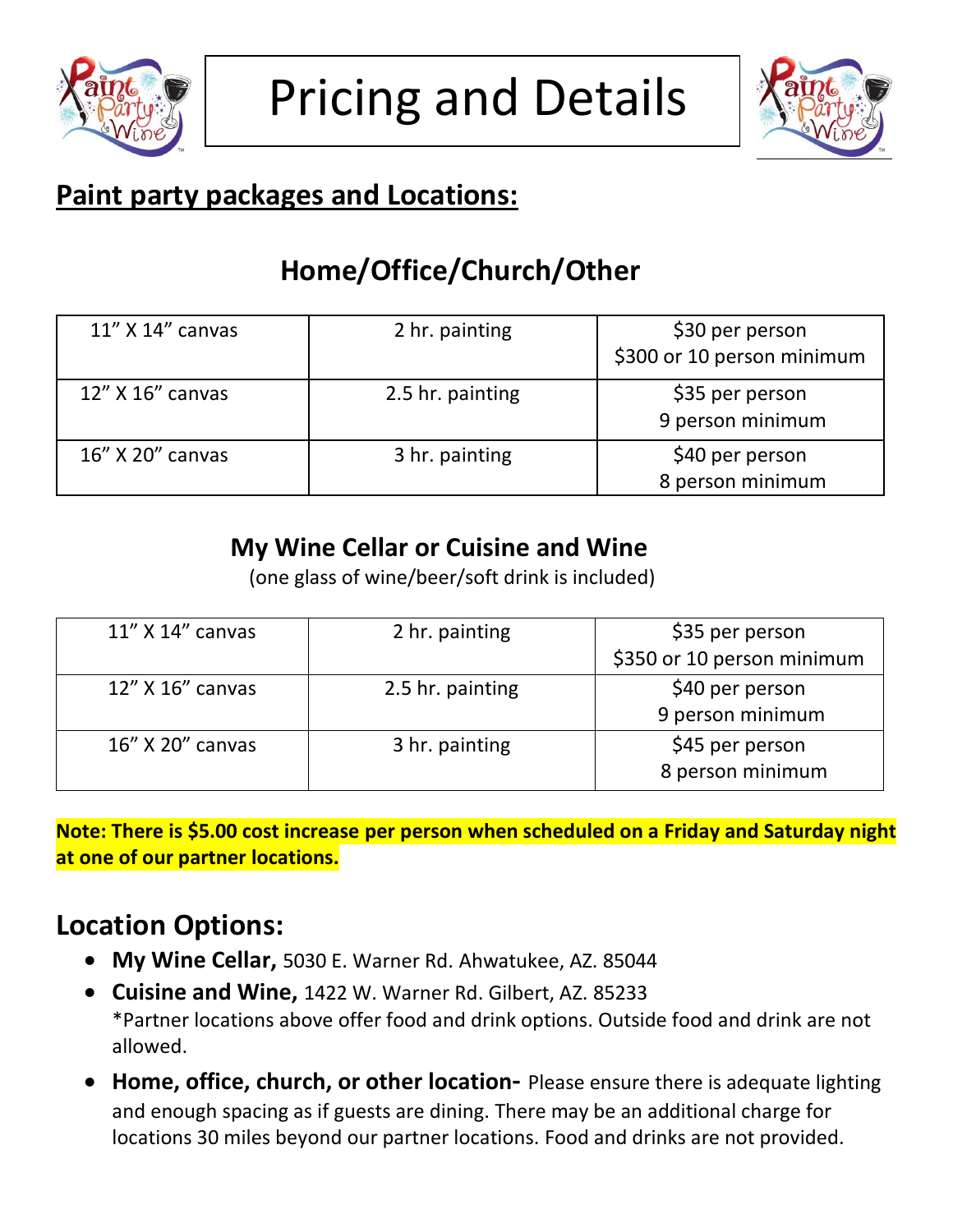## **Materials provided:**

- **Partner locations:** We provide paint, canvas, brushes, apron, tabletop easels, an example painting, an instructional demonstration for all levels to succeed, and one glass of wine, beer, or a non-alcoholic beverage
- **Home/Office/Paint Parties:** We provide paint, canvas, brushes, apron, tabletop easels, an example painting and instructional demonstration for all levels to succeed. We do *not* provide tables, chairs, food or drink. The artist will cover only your tables with plastic, unless floor/chair covering is requested. We are clean and conscientious of your space. We will clean up all accidental paint splatters in the artist demonstration and paint pumping area. Paint Party and Wine is not responsible for guest-caused paint damage to clothing, floor, or other furniture.

#### **Contact Reagan for availability**:

email: **[paintpartyandwine@gmail.com](mailto:paintpartyandwine@gmail.com)** phone: **[\(480\) 221-6680](tel:%28480%29%20221-6680)**

**Make a deposit and choose a painting:** <sup>A</sup>**non-refundable** \$150.00 deposit must be paid online to reserve your date and time. The deposit will be deducted from the final balance due the day of your paint party. The painting options can be found at [paintpartyandwine.com](http://paintpartyandwine.com/) under **"galleries"** Please email your painting of choice to Reagan

**Email final guest count: The final count, the amount to which you will be charged, must be emailed no later than 24 hours before your paint party**. Note: there is a \$300 minimum for home parties held any night of the week and for parties held during the weekdays at our partner locations. There is a \$400 minimum for parties held on Friday and Saturday night at our partner locations.

Arrival and start time: Please ensure all guests arrive ten minutes early to get a drink, put on your apron, and enjoy your paint party. If you are having a home or office party the artist will arrive at your location 1 hour before your paint party to set up. Please ensure tables and chairs are set up before the artist arrives. We provide a free 10 minute grace period for late guest arrivals. If the host requests to start the paint party later than 10 minutes past the original start time, then an additional \$20.00 will be charged per every % hour the paint party goes over the scheduled time.